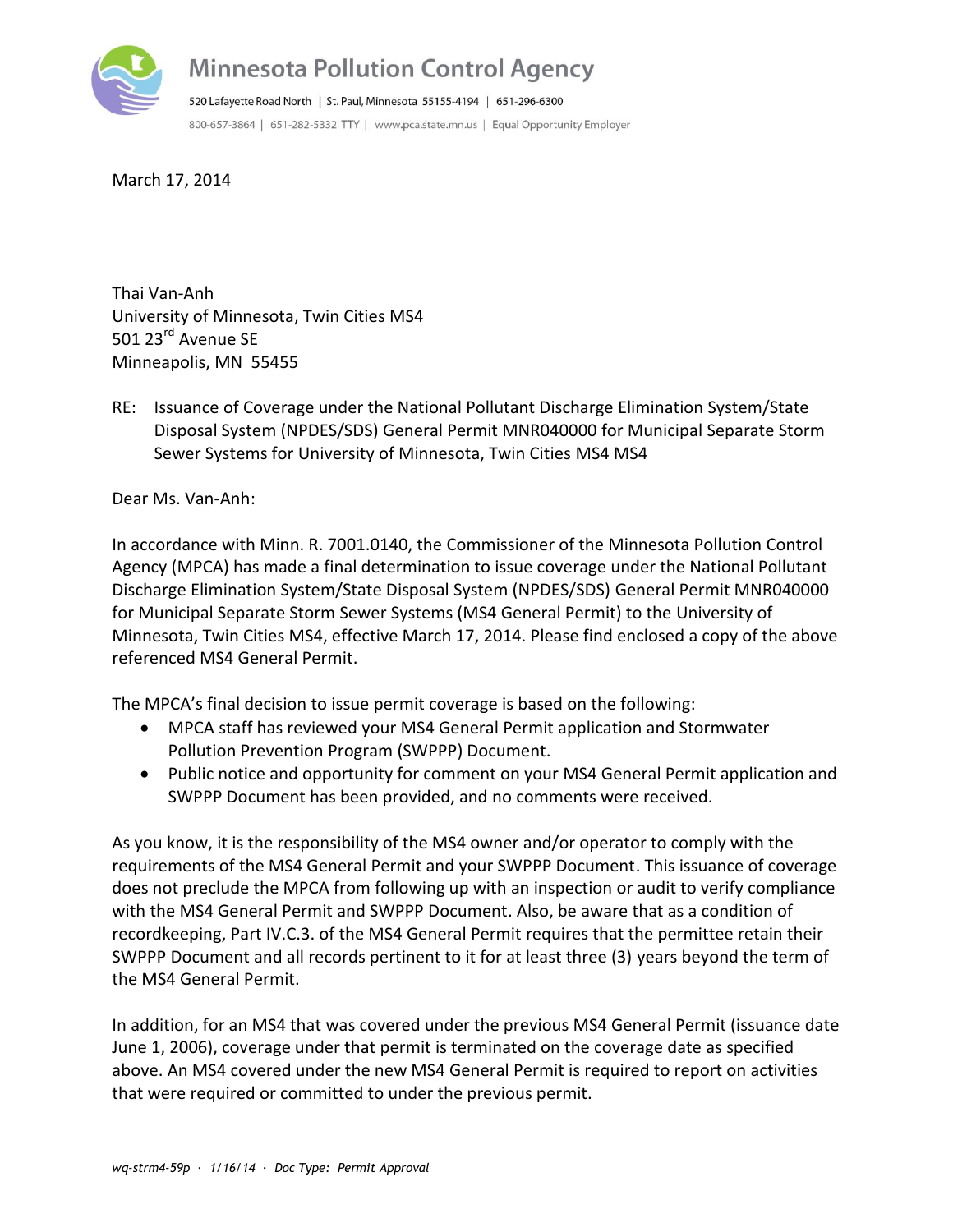University of Minnesota, Twin Cities MS4 Page 2 March 17, 2014

Finally, the MPCA thanks you for your cooperation in the permitting process. Please retain this letter as documentation of your MS4 General Permit coverage under the NPDES/SDS Permit MNR040000.

Please contact MS4 team member Rachel Stangl at 651-757-2879 with any questions.

Sincerely,

*Duane Duncanson*

*This document has been electronically signed.*

Duane Duncanson Supervisor, Municipal Compliance Unit I St. Paul Office Municipal Division

cc: MS400212 UMN-Twin Cities MS4 file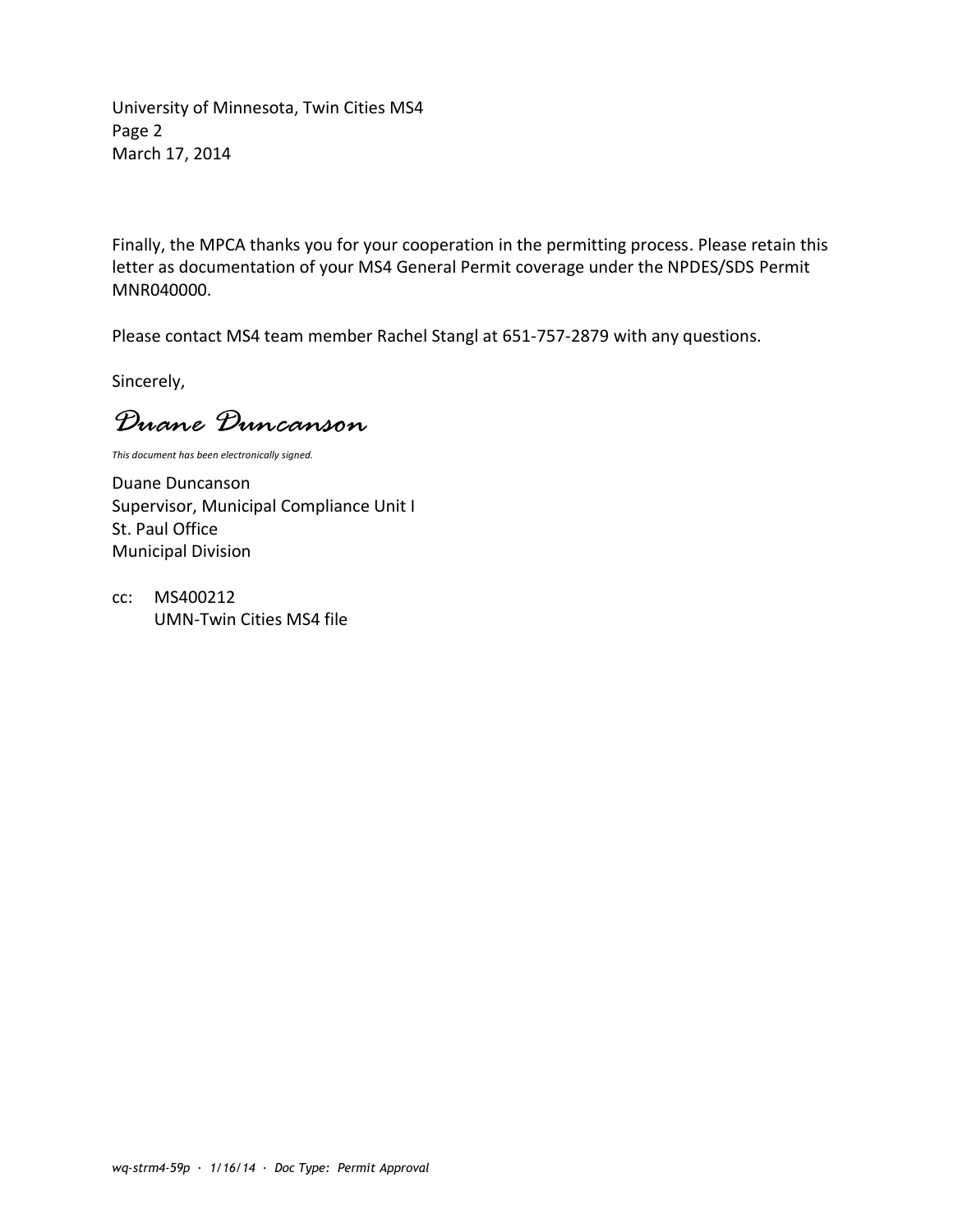## **Minnesota Pollution Control Agency**

520 Lafayette Road North St. Paul, MN 55155-4194

# **MS4 SWPPP Application** for Reauthorization

for the NPDES/SDS General Small Municipal Separate Storm Sewer System (MS4) Permit MNR040000 reissued with an effective date of August 1, 2013 Stormwater Pollution Prevention Program (SWPPP) Document

Doc Type: Permit Application

Instructions: This application is for authorization to discharge stormwater associated with Municipal Separate Storm Sewer Systems (MS4s) under the National Pollutant Discharge Elimination System/State Disposal System (NPDES/SDS) Permit Program. No fee is required with the submittal of this application. Please refer to "Example" for detailed instructions found on the Minnesota Pollution Control Agency (MPCA) MS4 website at http://www.pca.state.mn.us/ms4.

Submittal: This MS4 SWPPP Application for Reauthorization form must be submitted electronically via e-mail to the MPCA at ms4permitprogram.pca@state.mn.us from the person that is duly authorized to certify this form. All questions with an asterisk (\*) are required fields. All applications will be returned if required fields are not completed.

Questions: Contact Claudia Hochstein at 651-757-2881 or claudia:hochstein@state.mn.us, Dan Miller at 651-757-2246 or daniel.miller@state.mn.us, or call toll-free at 800-657-3864.

## **General Contact Information (\*Required fields)**

MS4 Owner (with ownership or operational responsibility, or control of the MS4)

| *MS4 permittee name:                             | U of M/Twin Cities Campus (Board of Regents)<br>(city, county, municipality, government agency or other entity)          |                         |                    |                           | "County: Hennepin and Ramsey |  |
|--------------------------------------------------|--------------------------------------------------------------------------------------------------------------------------|-------------------------|--------------------|---------------------------|------------------------------|--|
| *Mailing address: 501 23 <sup>rd</sup> Avenue SE |                                                                                                                          |                         |                    |                           |                              |  |
| *City: Minneapolis                               | *State: MN                                                                                                               |                         |                    | *Zip code: 55455          |                              |  |
| *Phone (including area code): 612-626-7957       |                                                                                                                          | *E-mail: vathai@umn.edu |                    |                           |                              |  |
|                                                  | MS4 General contact (with Stormwater Pollution Prevention Program [SWPPP] implementation responsibility)                 |                         |                    |                           |                              |  |
| *Last name: Moody                                |                                                                                                                          |                         | *First name: Craig |                           |                              |  |
|                                                  | (department head, MS4 coordinator, consultant, etc.)                                                                     |                         |                    |                           |                              |  |
|                                                  | *Title: Director - Department of Environmental Health and Safety                                                         |                         |                    |                           |                              |  |
| *Mailing address: 410 Church Street SE           |                                                                                                                          |                         |                    |                           |                              |  |
| *City: Minneapolis                               | *State: MN                                                                                                               |                         |                    | *Zip code: 55455          |                              |  |
| *Phone (including area code): 612-626-4399       |                                                                                                                          |                         |                    | *E-mail: moody002@umn.edu |                              |  |
|                                                  | Preparer information (complete if SWPPP application is prepared by a party other than MS4 General contact)               |                         |                    |                           |                              |  |
| Last name:<br>Thai                               |                                                                                                                          |                         |                    | First name: Van-Anh       |                              |  |
|                                                  | (department head, MS4 coordinator, consultant, etc.)                                                                     |                         |                    |                           |                              |  |
| Title: Environmental Compiance Specialist        |                                                                                                                          |                         |                    |                           |                              |  |
| Mailing address: 501 23 <sup>rd</sup> Avene SE   |                                                                                                                          |                         |                    |                           |                              |  |
| Minneapolis<br>City:                             | <b>Carl Corporation</b>                                                                                                  | State: MN               |                    | Zip code: 55455           |                              |  |
| Phone (including area code): 612-626-7957        |                                                                                                                          |                         |                    | E-mail: vathai@umn.edu    |                              |  |
|                                                  |                                                                                                                          |                         |                    |                           |                              |  |
| <b>Verification</b>                              |                                                                                                                          |                         |                    |                           |                              |  |
| 1.                                               | I seek to continue discharging stormwater associated with a small MS4 after the effective date of this Permit, and shall |                         |                    |                           |                              |  |
|                                                  | submit this MS4 SWPPP Application for Reauthorization form, in accordance with the schedule in Appendix A, Table 1, with |                         |                    |                           |                              |  |

- the SWPPP document completed in accordance with the Permit (Part II.D.).  $\boxtimes$  Yes
- I have read and understand the NPDES/SDS MS4 General Permit and certify that we intend to comply with all requirements  $2.$ of the Permit.  $\boxtimes$  Yes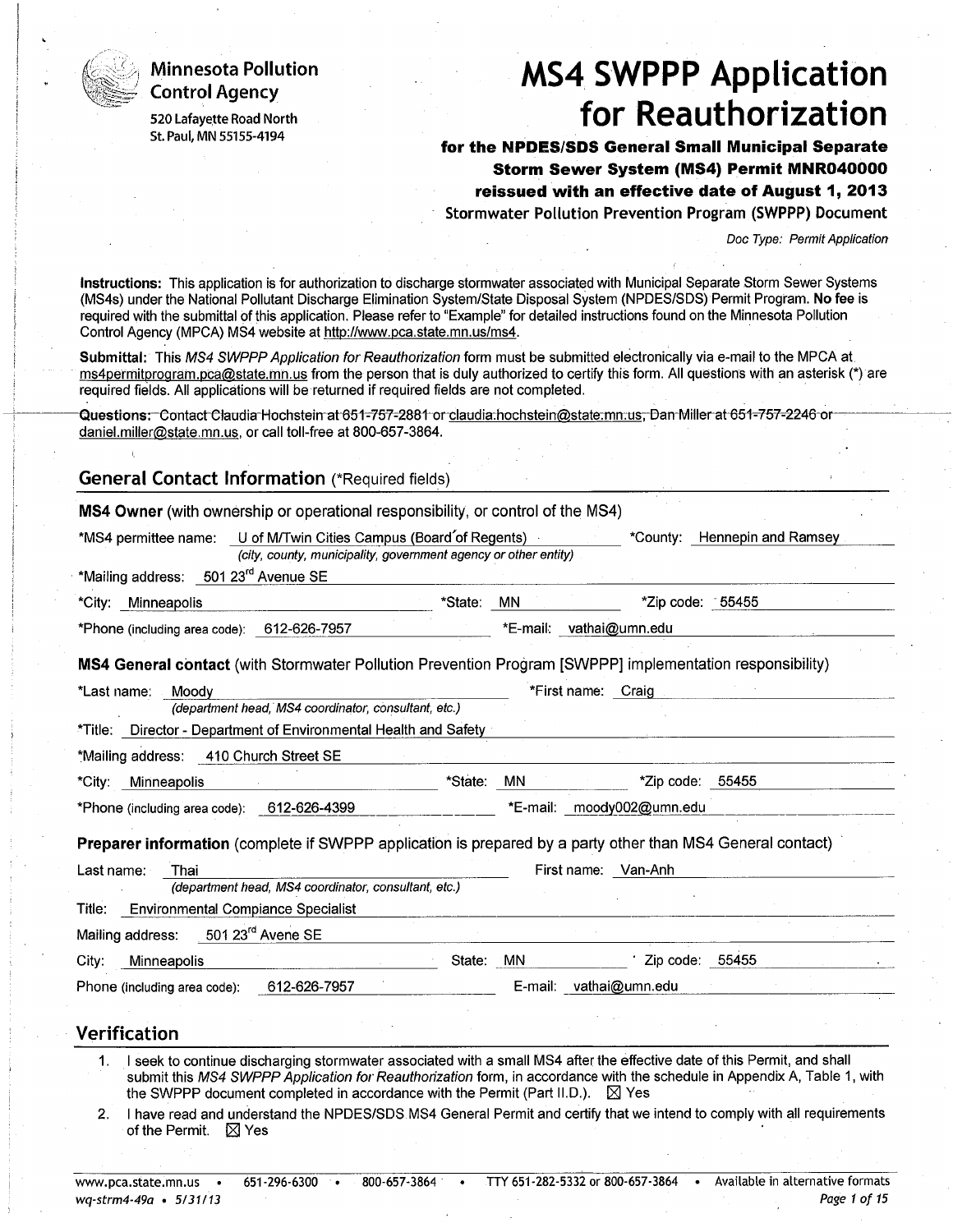## **Stormwater Pollution Prevention Program Document**

#### Partnerships: (Part II.D.1) Ι.

List the regulated small MS4(s) with which you have established a partnership in order to satisfy one or more  $\mathbf{A}$ requirements of this Permit. Indicate which Minimum Control Measure (MCM) requirements or other program components that each partnership helps to accomplish (List all that apply). Check the box below if you currently have no established partnerships with other regulated MS4s. If you have more than five partnerships, hit the tab key after the last line to generate a new row.

 $\Box$  No partnerships with regulated small MS4s

| Name and description of partnership |                                                                                                                                           | MCM/Other permit requirements involved                  |  |  |  |  |  |
|-------------------------------------|-------------------------------------------------------------------------------------------------------------------------------------------|---------------------------------------------------------|--|--|--|--|--|
|                                     | U of M, Duluth Campus - U of M, Twin Cities<br>oversees the University-wide construction, regulatory,<br>and enforcement responsibilities | <b>Regulatory Mechanisms and Enforcement Procedures</b> |  |  |  |  |  |
|                                     |                                                                                                                                           |                                                         |  |  |  |  |  |
|                                     |                                                                                                                                           |                                                         |  |  |  |  |  |
|                                     |                                                                                                                                           |                                                         |  |  |  |  |  |
|                                     |                                                                                                                                           |                                                         |  |  |  |  |  |
|                                     |                                                                                                                                           |                                                         |  |  |  |  |  |

B. If you have additional information that you would like to communicate about your partnerships with other regulated small MS4(s), provide it in the space below, or include an attachment to the SWPPP Document, with the following file naming convention: MS4NameHere\_Partnerships.

#### Description of Regulatory Mechanisms: (Part II.D.2) Н.

## **Illicit discharges**

- Do you have a regulatory mechanism(s) that effectively prohibits non-stormwater discharges into your small MS4, except those non-stormwater discharges authorized under the Permit (Part III.D.3.b.)? ⊠ Yes □ No
	- $1<sub>1</sub>$ If yes:
		- Check which type of regulatory mechanism(s) your organization has (check all that apply):  $a<sub>1</sub>$

| $\Box$ Ordinance          |
|---------------------------|
| <b>NA Daller (Ctopedo</b> |

□ Contract language

 $\Box$  Permits

- ⊠ Policy/Standards
- $\Box$  Rules
- $\Box$  Other, explain:
- Provide either a direct link to the mechanism selected above or attach it as an electronic document to this  $\mathbf b$ . form; or if your regulatory mechanism is either an Ordinance or a Rule, you may provide a citation:

Citation:

Direct link:

http://policy.umn.edu/Policies/Operations/Safety/ENVIRONMENT\_PROC04.html

□ Check here if attaching an electronic copy of your regulatory mechanism, with the following file naming convention: MS4NameHere IDDEreg.

 $2.$  If no:

Describe the tasks and corresponding schedules that will be taken to assure that, within 12 months of the date permit coverage is extended, this permit requirement is met: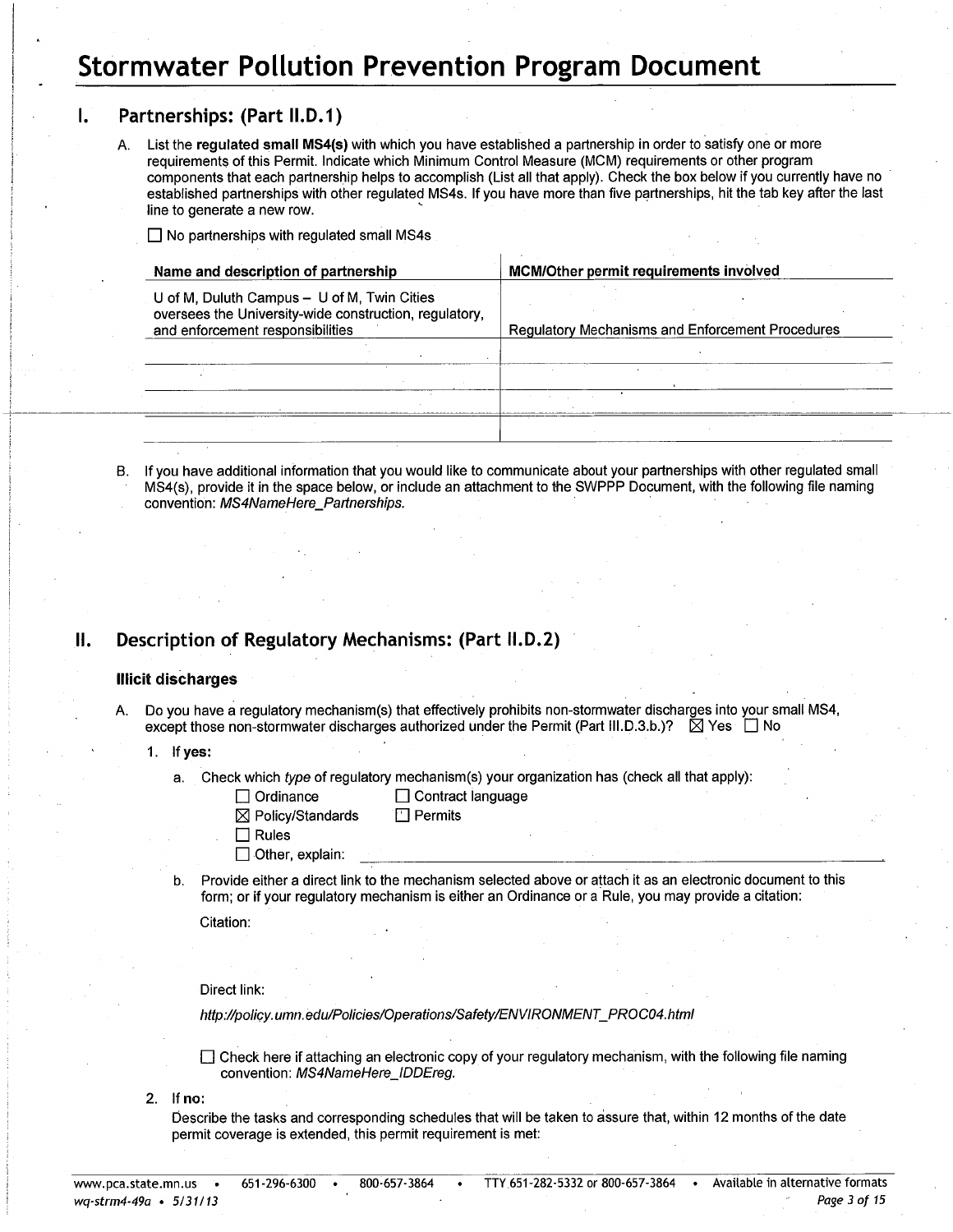$\Box$  Rules

 $\Box$  Other, explain:

Provide either a direct link to the mechanism selected above or attach it as an electronic document to this form; or if your regulatory mechanism is either an Ordinance or a Rule, you may provide a citation:

Citation:

#### Direct link:

В.

http://policy.umn.edu/Policies/Operations/Safety/ENVIRONMENT\_PROC04.html

| $\Box$ Check here if attaching an electronic copy of your regulatory mechanism, with the following file naming |  |  |
|----------------------------------------------------------------------------------------------------------------|--|--|
| convention: MS4NameHere PostCSWreg.                                                                            |  |  |

Answer yes or no below to indicate whether you have a regulatory mechanism(s) in place that meets the following requirements as described in the Permit (Part III, D.5.a.):

| Site plan review: Requirements that owners and/or operators of construction activity submit                                                        | $\boxtimes$ Yes $\Box$ No |  |
|----------------------------------------------------------------------------------------------------------------------------------------------------|---------------------------|--|
| site plans with post-construction stormwater management BMPs to the permittee for review and<br>approval, prior to start of construction activity. |                           |  |
|                                                                                                                                                    |                           |  |

Conditions for post construction stormwater management: Requires the use of any combination of BMPs, with highest preference given to Green Infrastructure techniques and practices (e.g., infiltration, evapotranspiration, reuse/harvesting, conservation design, urban forestry, green roofs, etc.), necessary to meet the following conditions on the site of a construction activity to the Maximum Extent Practicable (MEP):

- For new development projects no net increase from pre-project conditions (on an annual  $a$ . average basis) of:
	- Stormwater discharge volume, unless precluded by the stormwater management  $\vert$ 1) limitations in the Permit (Part III.D.5.a(3)(a)).
	- Stormwater discharges of Total Suspended Solids (TSS). 2)
	- $3)$ Stormwater discharges of Total Phosphorus (TP).
- b. For redevelopment projects a net reduction from pre-project conditions (on an annual average basis) of:
	- Stormwater discharge volume, unless precluded by the stormwater management 1) limitations in the Permit (Part III.D.5.a(3)(a)).
	- Stormwater discharges of TSS.  $\mathbf{2}$
	- Stormwater discharges of TP. 3)

#### Stormwater management limitations and exceptions: 3.

#### a. Limitations

- Prohibit the use of infiltration techniques to achieve the conditions for post-construction  $1)$ stormwater management in the Permit (Part III.D.5.a(2)) when the infiltration structural stormwater BMP will receive discharges from, or be constructed in areas:
	- Where industrial facilities are not authorized to infiltrate industrial stormwater under a) an NPDES/SDS Industrial Stormwater Permit issued by the MPCA.
	- Where vehicle fueling and maintenance occur.  $b)$
	- With less than three (3) feet of separation distance from the bottom of the C) infiltration system to the elevation of the seasonally saturated soils or the top of bedrock.
	- Where high levels of contaminants in soil or groundwater will be mobilized by the d) infiltrating stormwater.
- Restrict the use of infiltration techniques to achieve the conditions for post-construction  $\mathbf{2}$ stormwater management in the Permit (Part III.D.5.a(2)), without higher engineering review, sufficient to provide a functioning treatment system and prevent adverse impacts to groundwater, when the infiltration device will be constructed in areas:
	- With predominately Hydrologic Soil Group D (clay) soils. a)
	- b) Within 1,000 feet up-gradient, or 100 feet down-gradient of active karst features.
	- Within a Drinking Water Supply Management Area (DWSMA) as defined in Minn. C) R. 4720.5100, subp. 13.
	- Where soil infiltration rates are more than 8.3 inches per hour. d)
- For linear projects where the lack of right-of-way precludes the installation of volume 3) control practices that meet the conditions for post-construction stormwater management in the Permit (Part III.D.5.a(2)), the permittee's regulatory mechanism(s) may allow exceptions as described in the Permit (Part III.D.5.a(3)(b)). The permittee's regulatory

 $\square$  Yes  $\boxtimes$  No

 $\Box$  Yes  $\boxtimes$  No

 $\boxtimes$  Yes  $\Box$  No

 $\boxtimes$  Yes  $\Box$  No

Π Yes . ⊠ No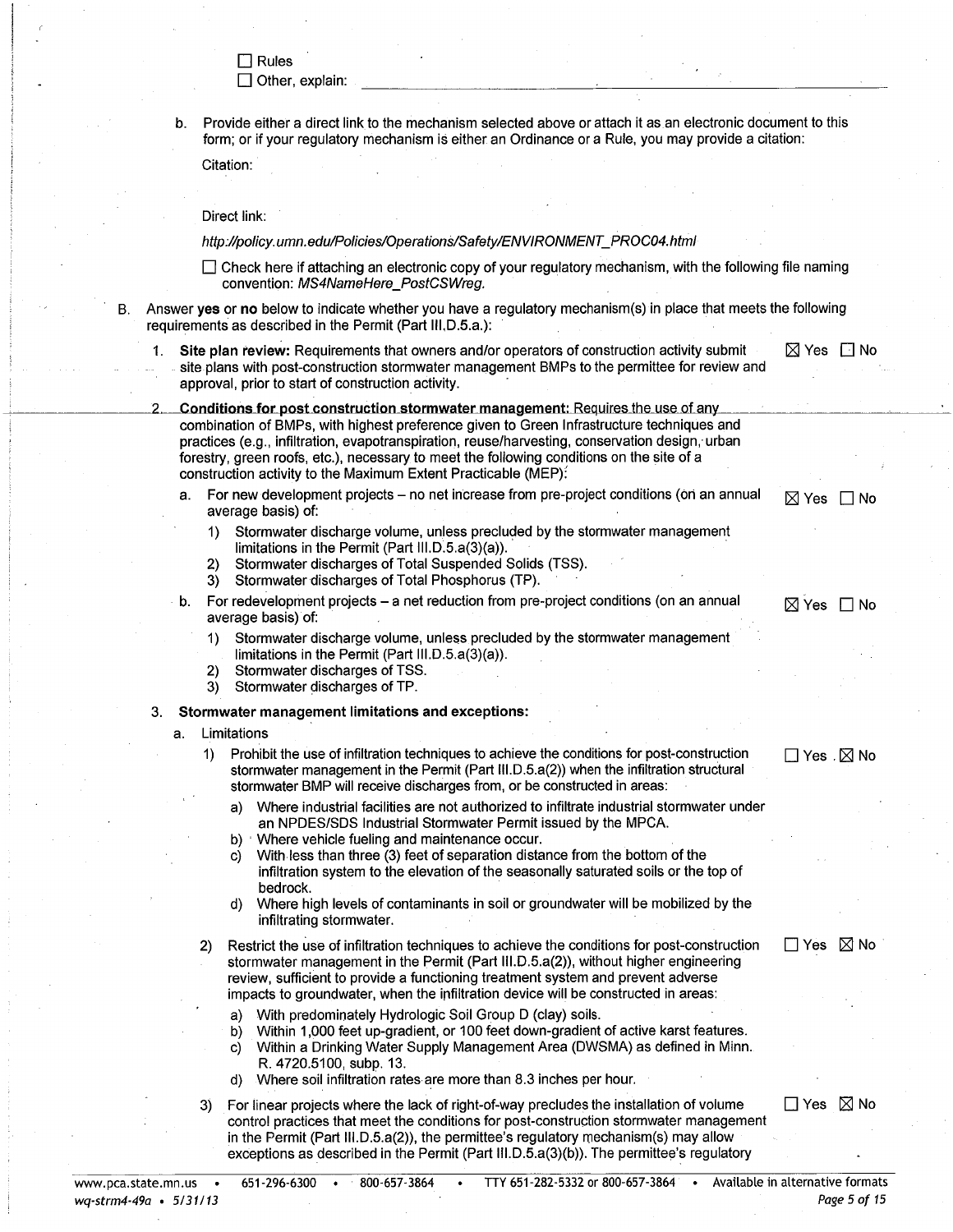- If yes, attach them to this form as an electronic document, with the following file naming  $1$ convention: MS4NameHere ERPs.
- 2. If no, describe the tasks and corresponding schedules that will be taken to assure that, with twelve (12) months of the date permit coverage is extended, these permit requirements are met:

The University currently does not have a written enforcement response procedure. We will develop a written enforcement procedure that will reflect our enforcement policy listed in our Stormwater Procedure as follow:

"Failure to comply with the SWPPP and this procedure will be reported to the Contractor through the Project Manager and may result in formal project review and appropriate corrective actions up to and including work stoppages. Work stoppage orders will be implemented in cases of imminent environmental damage by written directive of the Directior of DEHS, with notice to the affected Vice President; in all other cases, only after completion of the established dispute resolutions process for capital projects.".

Describe your ERPs: **B.** 

#### Storm Sewer System Map and Inventory: (Part II.D.4.) IV.

- Describe how you manage your storm sewer system map and inventory:
- Answer yes or no to indicate whether your storm sewer system map addresses the following requirements from the **B.** Permit (Part III.C.1.a-d), as listed below:
	- 1. The permittee's entire small MS4 as a goal, but at a minimum, all pipes 12 inches or greater in ⊠ Yes □ No diameter, including stormwater flow direction in those pipes.
	- Outfalls, including a unique identification (ID) number assigned by the permittee, and an. ⊠ Yes □ No  $2.1$ associated geographic coordinate.

 $\boxtimes$  Yes  $\;\Box$  No  $\boxtimes$  Yes  $\Box$  No

 $3<sub>1</sub>$ Structural stormwater BMPs that are part of the permittee's small MS4.

4. All receiving waters.

If you answered no to any of the above permit requirements, describe the tasks and corresponding schedules that will be taken to assure that, within 12 months of the date permit coverage is extended, these permit requirements are met:

- C. Answer yes or no to indicate whether you have completed the requirements of 2009 Minnesota Session Law, Ch. 172. Sec. 28: with the following inventories, according to the specifications of the Permit (Part III.C.2.a.-b.), including:
	- All ponds within the permittee's jurisdiction that are constructed and operated for purposes of  $1.$  $\boxtimes$  Yes  $\Box$  No water quality treatment, stormwater detention, and flood control, and that are used for the collection of stormwater via constructed conveyances.
	- 2. All wetlands and lakes, within the permittee's jurisdiction, that collect stormwater via constructed  $\boxtimes$  Yes  $\Box$  No conveyances.

Answer yes or no to indicate whether you have completed the following information for each feature inventoried. D.

| 1. A unique identification (ID) number assigned by the permittee. | IXIYes IIN |
|-------------------------------------------------------------------|------------|
| 2. A geographic coordinate.                                       | ⊠ Yes □ No |

3. Type of feature (e.g., pond, wetland, or lake). This may be determined by using best professional  $\boxtimes$  Yes  $\Box$  No judament.

If you have answered yes to all above requirements, and you have already submitted the Pond Inventory Form to the MPCA, then you do not need to resubmit the inventory form below.

If you answered no to any of the above permit requirements, describe the tasks and corresponding schedules that will be taken to assure that, within 12 months of the date permit coverage is extended, these permit requirements are met:

Answer yes or no to indicate if you are attaching your pond, wetland and lake inventory to the MPCA  $\Box$  Yes  $\boxtimes$  No Е. on the form provided on the MPCA website at: http://www.pca.state.mn.us/ms4, according to the specifications of Permit (Part III.C.2.b.(1)-(3)). Attach with the following file naming convention: MS4NameHere\_inventory.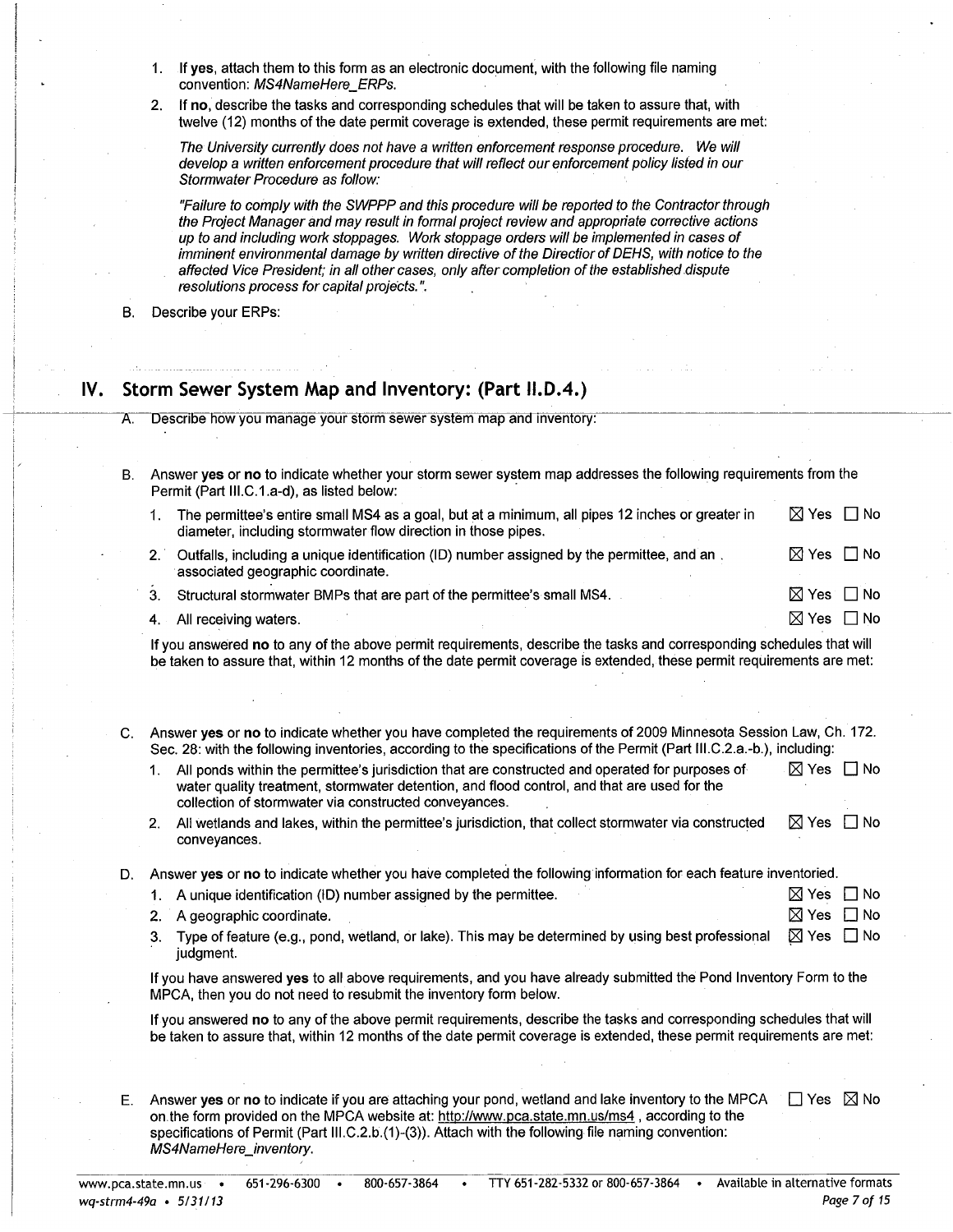addition, provide interim milestones and the frequency of action in which the permittee will implement and/or maintain the BMPs. Refer to the EPA's Measurable Goals Guidance for Phase II Small MS4s (http://www.epa.gov/npdes/pubs/measurablegoals.pdf). If you have more than five categories, hit the tab key after the last line to generate a new row.

| <b>Established BMP categories</b> | Measurable goals and timeframes                                                                                                                      |
|-----------------------------------|------------------------------------------------------------------------------------------------------------------------------------------------------|
| Annual Meeting                    | Hold meeting in Spring (April or May). Attendees include staff,<br>members of faculty, students and other stormwater partners.                       |
| Appropriate Pubic Notice          | Publish notice in Star Tribune and Minnesota Daily one month<br>prior to meeting.                                                                    |
| Availability of SWPPP Document    | Provide a copy of SWPPP document at our Environmental<br>Health & Safety office (TCEM facility) and website for viewing at<br>any point in the year. |
|                                   |                                                                                                                                                      |
|                                   |                                                                                                                                                      |

| <b>BMP categories to be implemented</b> |  |        |        | <b>Measurable goals and timeframes</b> |  |  |  |  |  |
|-----------------------------------------|--|--------|--------|----------------------------------------|--|--|--|--|--|
|                                         |  |        |        | <b>Contract Contract Contract</b>      |  |  |  |  |  |
|                                         |  |        |        |                                        |  |  |  |  |  |
|                                         |  |        | $\sim$ |                                        |  |  |  |  |  |
|                                         |  | $\sim$ |        |                                        |  |  |  |  |  |
|                                         |  |        |        |                                        |  |  |  |  |  |

Do you have a process for receiving and documenting citizen input?  $\boxtimes$  Yes  $\Box$  No  $3.$ 

If you answered no to the above permit requirement, describe the tasks and corresponding schedules that will be taken to assure that, within 12 months of the date permit coverage is extended, this permit requirement is met:

Provide the name or the position title of the individual(s) who is responsible for implementing and/or coordinating this  $\blacktriangle$ MCM:

EnvironmentalCompliance Specialist - Department of Environmental Health & Safety

## C. MCM 3: Illicit discharge detection and elimination

The Permit (Part III.D.3.) requires that, within 12 months of the date permit coverage is extended, existing permittees revise  $1.$ their current program as necessary, and continue to implement and enforce a program to detect and eliminate illicit discharges into the small MS4. Describe your current program:

The University has a Stormwater Procedure that prohibits illicit discharges and connections.

Does your Illicit Discharge Detection and Elimination Program meet the following requirements, as found in the Permit  $2.$ (Part III.D.3.c.-g.)?

| а. | Incorporation of illicit discharge detection into all inspection and maintenance activities conducted<br>under the Permit (Part III.D.6.e.-f.)Where feasible, illicit discharge inspections shall be conducted<br>during dry-weather conditions (e.g., periods of 72 or more hours of no precipitation).                                                    | $\boxtimes$ Yes $\Box$ No  |
|----|-------------------------------------------------------------------------------------------------------------------------------------------------------------------------------------------------------------------------------------------------------------------------------------------------------------------------------------------------------------|----------------------------|
| b. | Detecting and tracking the source of illicit discharges using visual inspections. The permittee may<br>also include use of mobile cameras, collecting and analyzing water samples, and/or other detailed<br>procedures that may be effective investigative tools.                                                                                           | $\boxtimes$ Yes $\Box$ No  |
| C. | Training of all field staff, in accordance with the requirements of the Permit (Part III.D.6.g.(2)), in<br>illicit discharge recognition (including conditions which could cause illicit discharges); and<br>reporting illicit discharges for further investigation.                                                                                        | $\boxtimes$ Yes $\Box$ No  |
| d. | Identification of priority areas likely to have illicit discharges, including at a minimum, evaluating<br>land use associated with business/industrial activities, areas where illicit discharges have been<br>identified in the past, and areas with storage of large quantities of significant materials that could<br>result in an illicit discharge.    | $\Box$ No<br>⊠ Yes         |
| е. | Procedures for the timely response to known, suspected, and reported illicit discharges.                                                                                                                                                                                                                                                                    | $\boxtimes$ Yes $\Box$ No  |
| f. | Procedures for investigating, locating, and eliminating the source of illicit discharges.                                                                                                                                                                                                                                                                   | $\boxtimes$ Yes $\Box$ No. |
| g. | Procedures for responding to spills, including emergency response procedures to prevent spills from<br>entering the small MS4. The procedures shall also include the immediate notification of the<br>Minnesota Department of Public Safety Duty Officer, if the source of the illicit discharge is a spill or<br>leak as defined in Minn. Stat. § 115.061. | $\boxtimes$ Yes $\Box$ No  |

| www.pca.state.mn.us •  | 651-296-6300 | 800-657-3864 | TTY 651-282-5332 or 800-657-3864 | Available in alternative formats |
|------------------------|--------------|--------------|----------------------------------|----------------------------------|
| wq-strm4-49a • 5/31/13 |              |              |                                  | Page 9 of 15                     |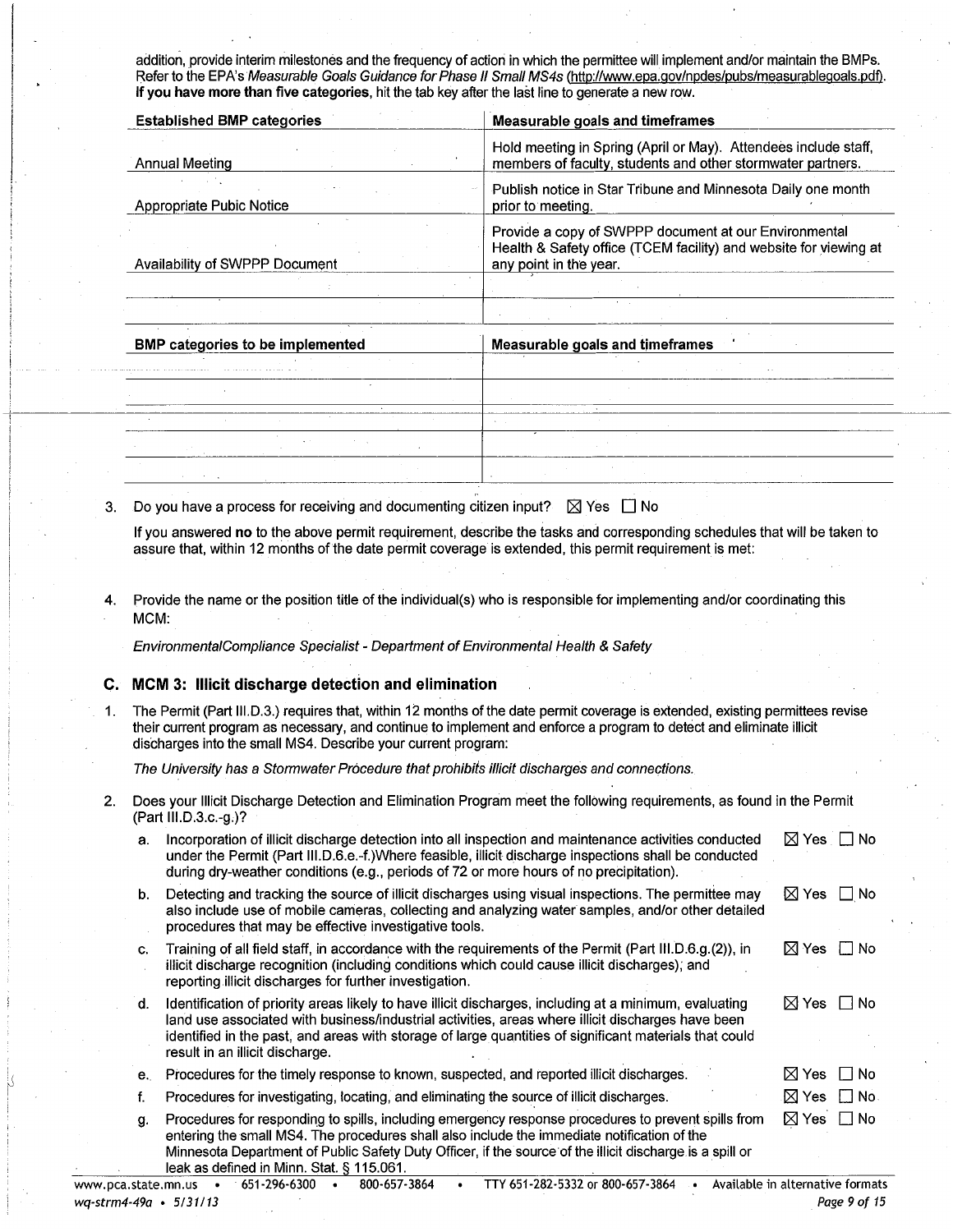| b. | Does the site plan review procedure include notification to owners and operators proposing<br>construction activity that they need to apply for and obtain coverage under the MPCA's general<br>permit to Discharge Stormwater Associated with Construction Activity No. MN R100001? | ⊠ Yes           | $\Box$ No      |
|----|--------------------------------------------------------------------------------------------------------------------------------------------------------------------------------------------------------------------------------------------------------------------------------------|-----------------|----------------|
| c. | Does your program include written procedures for receipt and consideration of reports of<br>noncompliance or other stormwater related information on construction activity submitted by the<br>public to the permittee?                                                              | □ Yes           | $\boxtimes$ No |
| d. | Have you included written procedures for the following aspects of site inspections to determine<br>compliance with your regulatory mechanism(s):                                                                                                                                     |                 |                |
|    | Does your program include procedures for identifying priority sites for inspection?<br>1)                                                                                                                                                                                            | $\Box$ Yes      | $\boxtimes$ No |
|    | Does your program identify a frequency at which you will conduct construction site<br>2)<br>inspections?                                                                                                                                                                             | ⊠ Yes           | $\Box$ No      |
|    | Does your program identify the names of individual(s) or position titles of those responsible for<br>3)<br>conducting construction site inspections?                                                                                                                                 | $\boxtimes$ Yes | ∏ No           |
|    | Does your program include a checklist or other written means to document construction site<br>4)<br>inspections when determining compliance?                                                                                                                                         | <b>N</b> Yes    | $\Box$ No      |
| е. | Does your program document and retain construction project name, location, total acreage to be<br>disturbed, and owner/operator information?                                                                                                                                         | $\boxtimes$ Yes | $\Box$ No .    |
| f. | Does your program document stormwater-related comments and/or supporting information used to<br>determine project approval or denial?                                                                                                                                                | $\boxtimes$ Yes | $\Box$ No      |
|    | g. Does your program retain construction site inspection checklists or other written materials used to-<br>document site inspections?                                                                                                                                                |                 | ⊠ Yes—⊟ No—    |
|    | If you answered no to any of the above permit requirements, describe the tasks and corresponding schedules that will be<br>taken to assure that, within 12 months of the date permit coverage is extended, these permit requirements are met.                                        |                 |                |

2 c. The University will develop written procedures for receipt and consideration of reports of noncompliance and other stormwater related information on construction activity submitted by the public.

2 d.1) The University currently conducts inspection on all construction sites of 1 acre or larger.

List the categories of BMPs that address your construction site stormwater runoff control program. Use the first 3. table for categories of BMPs that you have established and the second table for categories of BMPs that you plan to implement over the course of the permit term.

Include the measurable goals with appropriate timeframes that each BMP category will be implemented and completed. In addition, provide interim milestones and the frequency of action in which the permittee will implement and/or maintain the BMPs. Refer to the EPA's Measurable Goals Guidance for Phase II Small MS4s (http://www.epa.gov/npdes/pubs/measurablegoals.pdf). If you have more than five categories, hit the tab key after the last line to generate a new row.

| <b>Established BMP categories</b>                          | <b>Measurable goals and timeframes</b>                                                                                                                                                                       |
|------------------------------------------------------------|--------------------------------------------------------------------------------------------------------------------------------------------------------------------------------------------------------------|
| <b>Stormwater Procedure</b>                                | Erosion and Sediment Control requirement is part of the<br>University's Stormwater Procedure                                                                                                                 |
| <b>Construction Standards</b>                              | The University's Construction Standards include the requirement<br>of ersosion and sediment control at construction site.                                                                                    |
| Training                                                   | The University's Project Managers from the Capital Planning<br>Project Management (CPPM) department have been trained on<br>erosion and sediment controls.                                                   |
|                                                            |                                                                                                                                                                                                              |
|                                                            |                                                                                                                                                                                                              |
| <b>BMP categories to be implemented</b>                    | <b>Measurable goals and timeframes</b>                                                                                                                                                                       |
| Training                                                   | Provide erosion and sediment controls training to newly hired<br>CPPM project managers.                                                                                                                      |
| Receipt and consideration of reports of non-<br>compliance | The University will develop written procedures for receipt and<br>consideration of reports of noncompliance and other stormwater<br>related information on construction activity submitted by the<br>public. |
|                                                            |                                                                                                                                                                                                              |
|                                                            |                                                                                                                                                                                                              |
|                                                            |                                                                                                                                                                                                              |

800-657-3864  $\bullet$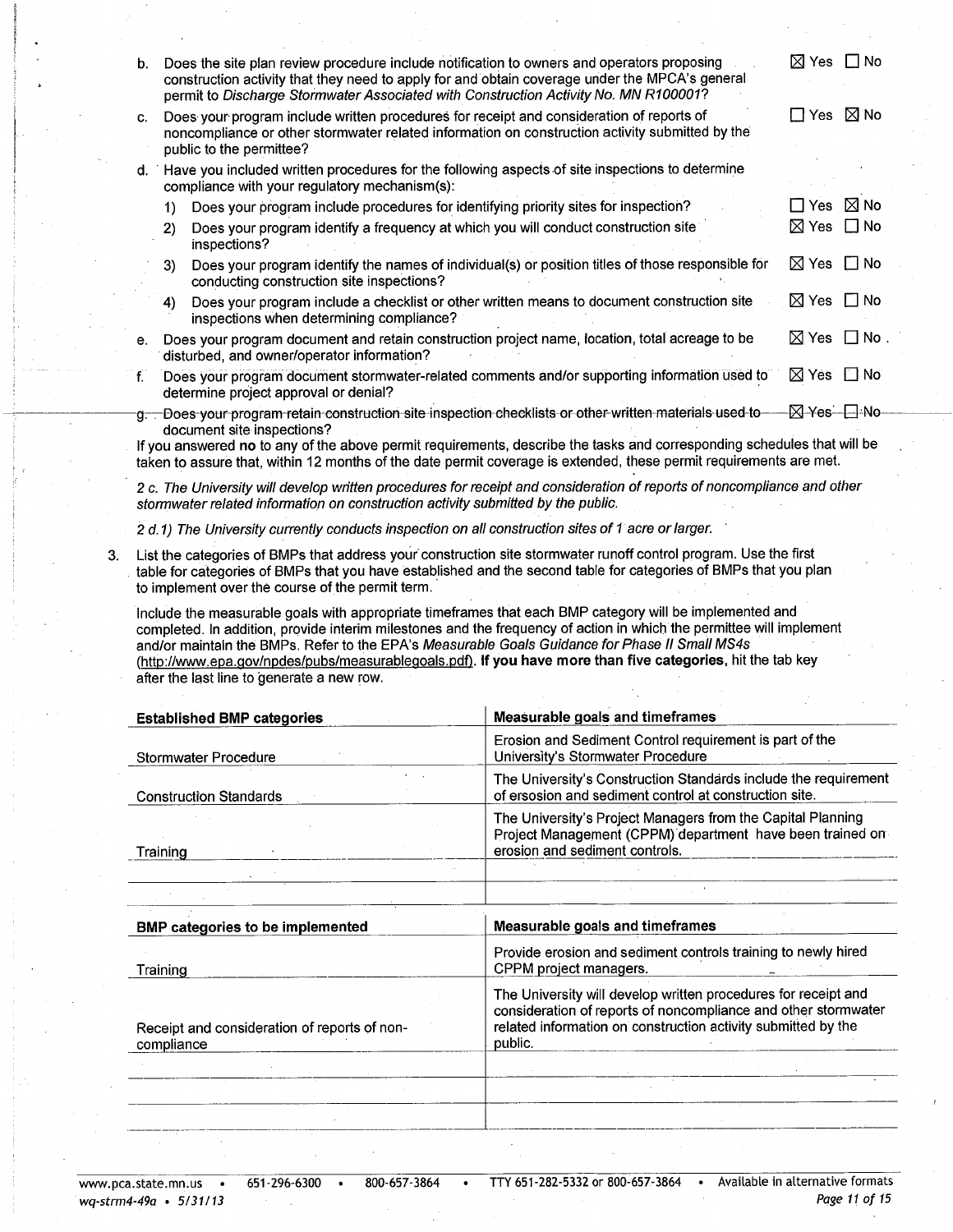Provide the name or the position title of the individual(s) who is responsible for implementing and/or coordinating this  $5.$ MCM:

Environmental Compliance Specialist - Department of Environmental Health & Safety

Water/Sewer Utility Engineer - Facilities Management

## F. MCM 6: Pollution prevention/good housekeeping for municipal operations

The Permit (Part III.D.6.) requires that, within 12 months of the date permit coverage is extended, existing permittees shall 1. revise their current program, as necessary, and continue to implement an operations and maintenance program that prevents or reduces the discharge of pollutants from the permittee owned/operated facilities and operations to the small MS4. Describe your current program:

The University inspects stockpiles, storage and material handling areas within the Twin Cities campus for potential discharges. We also conduct inspection of our structural pollution control devices. Our Landcare department has a very robust street sweepings and road salt programs.

Do you have a facilities inventory as outlined in the Permit (Part III.D.6.a.)?  $2.$ 

 $\Box$  Yes  $\boxtimes$  No

3. If you answered no to the above permit requirement in question 2, describe the tasks and corresponding schedules that will be taken to assure that, within 12 months of the date permit coverage is extended, this permit requirement is met:

We wil develop a facilities inventory as required by permit within 12 months of permit coverage.

List the categories of BMPs that address your pollution prevention/good housekeeping for municipal operations program. 4. Use the first table for categories of BMPs that you have established and the second table for categories of BMPs that you plan to implement over the course of the permit term.

include the measurable goals with appropriate timeframes that each BMP category will be implemented and completed. In addition, provide interim milestones and the frequency of action in which the permittee will implement and/or maintain the BMPs. For an explanation of measurable goals, refer to the EPA's Measurable Goals Guidance for Phase II Small MS4s (http://www.epa.gov/npdes/pubs/measurablegoals.pdf).

If you have more than five categories, hit the tab key after the last line to generate a new row.

| <b>Established BMP categories</b>                                        | <b>Measurable goals and timeframes</b>                                                                                                                                                   |
|--------------------------------------------------------------------------|------------------------------------------------------------------------------------------------------------------------------------------------------------------------------------------|
| <b>Street Sweeping Program</b>                                           | Streets and parking lots are being swept at least once per month<br>from April (sometimes March if weather permits) to November.<br>Additional sweeping may occur during special events. |
| Winter Maintenance Training                                              | Reduce the use of salt through de-icing and snow removal<br>training of Landcare staff. The training is on video available on<br>the Facilities Management web site.                     |
| Inspection of structural BMPs                                            | Inspect all structural BMPs on an annual basis                                                                                                                                           |
| Inspection of outfalls and ponds                                         | Inspect 100% of outfalls and a minimum of 50% of ponds per<br>vear.                                                                                                                      |
|                                                                          |                                                                                                                                                                                          |
| <b>BMP categories to be implemented</b>                                  | <b>Measurable goals and timeframes</b>                                                                                                                                                   |
| <b>Pond Assessment</b>                                                   | Develop a procedure and schedule for pond assessment as<br>required by permit within 12 months of permit coverage.                                                                       |
| Inspections of Stockpiles, Storage and Material<br><b>Handling Areas</b> | Conduct quarterly inspections of all stockpile, storage and<br>material handling areas through the end of permit cycle (July 31,<br>$201(8)$ .                                           |
| <b>Facilities Inventory</b>                                              | Develop facilities inventory as required by permit within 12<br>months of permit coverage.                                                                                               |
| Inspection of outfalls and ponds                                         | Our goal is to inspect 100% of all outfalls and ponds on an<br>annual basis.                                                                                                             |
|                                                                          |                                                                                                                                                                                          |

Does discharge from your MS4 affect a Source Water Protection Area (Permit Part III.D.6.c.)?  $5<sub>1</sub>$ 

□ Yes ⊠ No

- a. If no, continue to 6.
- b. If yes, the Minnesota Department of Health (MDH) is in the process of mapping the following items. Maps are available at

http://www.health.state.mn.us/divs/eh/water/swp/maps/index.htm. Is a map including the